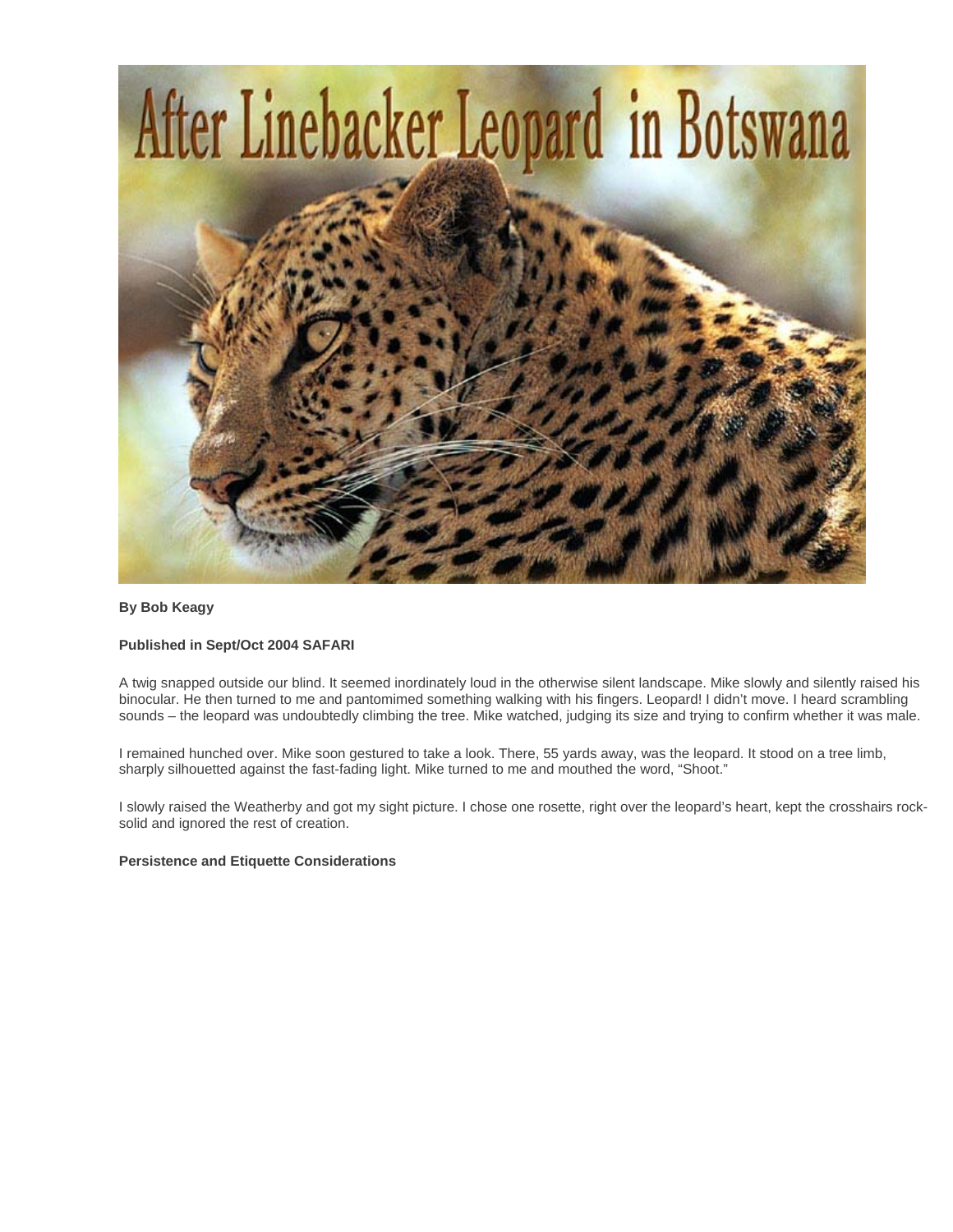We had flown into Botswana's Maun Airport, where old friend Mike Murray met us. We had hunted with Mike on our first Botswana trip (during which we shot the No. 1 sitatunga). Our home base had been his farm, situated in the Karoo, and we had hunted great plains game. In addition, we all enjoyed a really memorable bongo hunt in the Congo.

While we all had something to eat, Mike told us that things had gotten a bit tighter for hunters in Botswana. To begin with, quotas generally had been reduced, often by half. In addition, sable, sitatunga, reedbuck and lion were all completely off-quota. Severe restrictions had been placed on leopard hunting that dictated the hours one could hunt. They also limited the number of baits and even the number of blinds that could be built. The good news was that Mike had seen tracks of big leopards – our main quarry.

We bounced and jounced three hours down the road to Ivory Camp, operated by Johan Calitz Hunting Safaris. The camp showed the meticulous care, attention and amenities of a first-class professional operation. This included nice touches, such as a welcoming campfire in the evening, cool wines and fine cuisine. More important, the camp offered good, solid, reliable equipment; clean, spacious tents; an attentive staff – and lots of leopards.

We checked the rifles. As my main gun, I had brought a .340 Weatherby synthetic with a seemingly indestructible Leupold 3.5x10 that placed 250-grain Noslers downrange with laudable accuracy and power. For more refined moments, I also had a custom-built .300 Winchester Magnum Chapuis sidelock/ejector-grade double rifle with a 1.5-6X Schmidt & Bender. The double was intended as a short, powerful, fast-handling 150-yard gun, but the wideopen plains of this part of Botswana dictated that the double (alas!) should remain in camp much of the time. Both, however, checked out just fine.

We commenced the main business of leopard hunting – shooting baits. The first morning, we shot a warthog and impala. After squaring away the baits, the next job was to find appropriate trees.

After listening to Mike, I found the requirements impressive. First, of course, there must be some evidence of recent leopard activity, such as natural kills, prints or claw marks. The tree must have some cover near the base, because a leopard will never expose himself. There must be water reasonably nearby, as well as few roads or minimal habitation.

The tree must have a limb sufficiently high so that lions cannot steal the bait. The limb to be used must be readily visible and upwind to prevailing afternoon/evening breezes. Preferably, the limb should throw the leopard into relief at last light, with little foliage behind. On the other hand, the bait should be shielded from the sky above, because vultures will find and foul your bait. There should be a place for a blind to be built – fairly well-hidden and downwind of the evening breeze flow (which may change during the course of the cooling afternoon) within a maximum of 100 yards. After hanging the bait in a reasonably natural fashion, you need to mask any human scent. Finally (and obviously), you need a lot of luck – along with a hungry leopard (males only).



**Dainty impalas such as these represent one of the major prey species for Botswana leopards. For this reason, they make excellent bait hung from an appropriate tree limb to attract a big male leopard.**



#### **The author's trophy leopard weighed more than 200 pounds and had massive shoulder and neck muscles similar to a linebacker's.**

Persistence is the most important attribute for a leopard hunter. You must regularly make the rounds of your (maximum three) baits in the mornings. If a bait has been hit, you may need to refresh it if it's intended for a big cat, and you may need to lay plans, site your blind and construct it during midmorning, while the leopard is presumably sleeping. You should leave the blind early enough so that the leopard will not notice any commotion. Last, you should return quietly to a silent vigil in the blind about 3:30 or so in the afternoon. In Botswana, at least while I was there, you couldn't hunt after 6:30 p.m., regardless of light conditions. Obviously, this left a fairly short "window" during which to shoot your leopard.

You must constantly adhere to something known as "leopard blind etiquette." This behavior consists of remaining extremely silent, keeping your face from reflecting light, not smoking, coughing, sneezing, shifting in the chair or noisily turning the pages of any reading matter.

In addition, you should have your rifle pre-positioned through a peephole or port so that your movement is minimal when the guide silently signals you to get ready to shoot. (You must also be sure not to awaken the official Botswana game scout, who usually falls asleep within seconds of getting into the blind with you and your guide).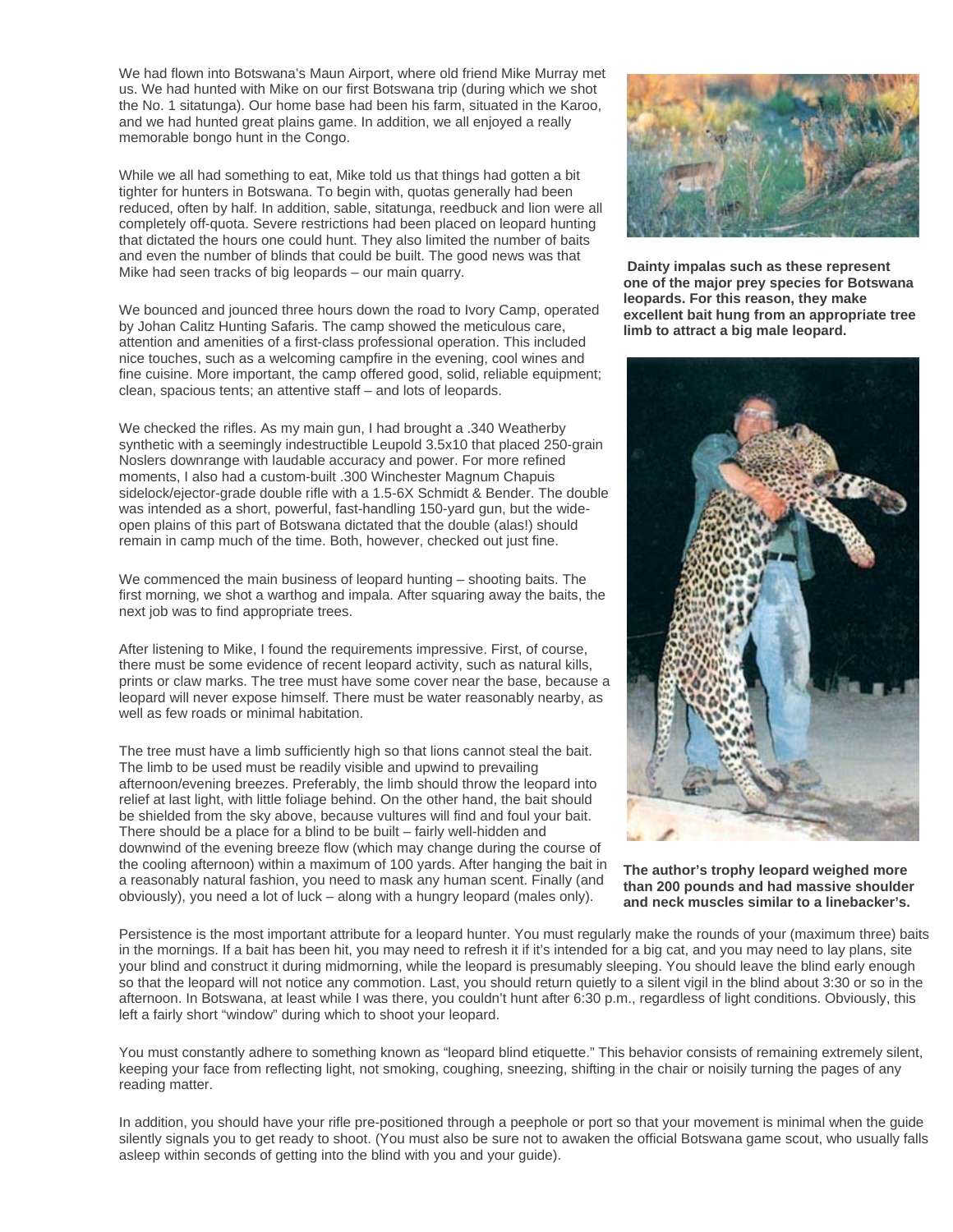### **Indeterminate Leopard**

We bounced and splashed through pans and meadows every day, always keeping an eye on the rising waters from Angola that might alter the patterns of leopard movement in the Okavango. We considered and rejected many a bait tree and forded many lagoons that were slowly rising and expanding. Wildebeest, lechwe, zebra, tsessebe and various stately and colorful birds were everywhere, as were scattered groups of elephant. Once, we spotted a herd of roan in the distance. They are quite rare in Botswana and absolutely off-quota.

We had hoped to see a big kudu (at least 60 inches), so we covered a lot of extra ground over and above the bait circuit. However, a 60-inch-or-more kudu is a pretty tall order. We looked in earnest, but we saw nothing bigger than about 53 inches. In addition, our main focus was to find a large leopard.

One afternoon we checked on a bait that was being hit by what appeared to be a leopard family. We had built a blind there earlier, so we quietly entered to see if we could pick off the male. It was quite hot, and bugs droned annoyingly in and out of our eyes, ears and noses. The sun was behind us. In front of us, 100 yards away, was a slowly rotting impala.

Mike first saw motion at the base of the tree and nudged me. Up leaped a little blur of motion, headed straight for the bait. I thought at first it was a genet but realized quickly that it was a leopard cub. He scrambled up onto a tree branch and then hung there precariously while attempting to grab hold of the impala below. There t

he tiny leopard dangled, head down, trying desperately to snag a bite of impala.

*Suddenly, improbably, a streaking blur of golden muscle leaped from the grass 16 feet beneath the branch – no running start, no warning, just pure vaulting muscle.*

branch – no running start, no warning, just pure vaulting muscle. The mother leopard clung to the swinging bait, just below her baby.

Suddenly, improbably, a streaking blur of golden muscle leaped from the grass 16 feet beneath the

We watched with admiration as she helped her cub. First, she attempted to pull the impala up over the branch. Then, she actually climbed back down onto the swinging impala bait to rip off choice chunks for the cub. However, the family's male leopard never showed himself, so we returned to camp.

Finally, the bait farthest from camp was hit. There were two sets of big leopard tracks, presumably left by a male and a female. We hopped off our truck, crept into the blind and waited.

At 5:45, in waning light, we spotted a leopard. It was silhouetted on the branch, over our stinking warthog bait. The leopard was big and in the clear, but Mike signaled me to remain motionless.

We couldn't ascertain whether the leopard was a male or female. We certainly didn't want to shoot a big female. However, the leopard wouldn't position itself so that we could identify its sex. The clock ticked, and the sun inexorably sank as the leopard fed happily, with much crunching of bones.

At precisely 6:30, the game scout woke up, stood up and tapped Mike on the shoulder. We had obviously run out of time for that day and date. In addition, the blind was only 55 yards from the bait, so the leopard heard the movement and took off.

# **The Bold and the Big**

We swung by the blind early the next day. To our surprise, the inside of the blind was covered with big leopard tracks. Apparently, the leopard had been curious and bold enough to enter the blind after our departure. As a result, we decided to refresh the bait and let this location rest for the day. We would sit again the next afternoon.

We crept into the blind as the shadows lengthened the next afternoon. The golden afternoon sun was behind us as I set down my .340 Weatherby with its muzzle poking out through a small opening in the front of the blind. I bent over, shading my face, put the butt of the Weatherby close by and observed the ants crawling over my shoes. As usual, the game scout was sound asleep. Mike sat with his binocular in his lap, and we both waited.

Out of nowhere, we heard the sound of a snapping twig. Mike quickly identified its cause through his binocular. He turned to me and pointed to a spot about 55 yards away from the blind. There, temporarily poised on a tree branch, stood our leopard, sharply silhouetted in the late-afternoon sun. Mike gave me the nod to shoot.

I slowly and deliberately raised the Weatherby and focused my sights on the leopard's heart. The air was shattered by